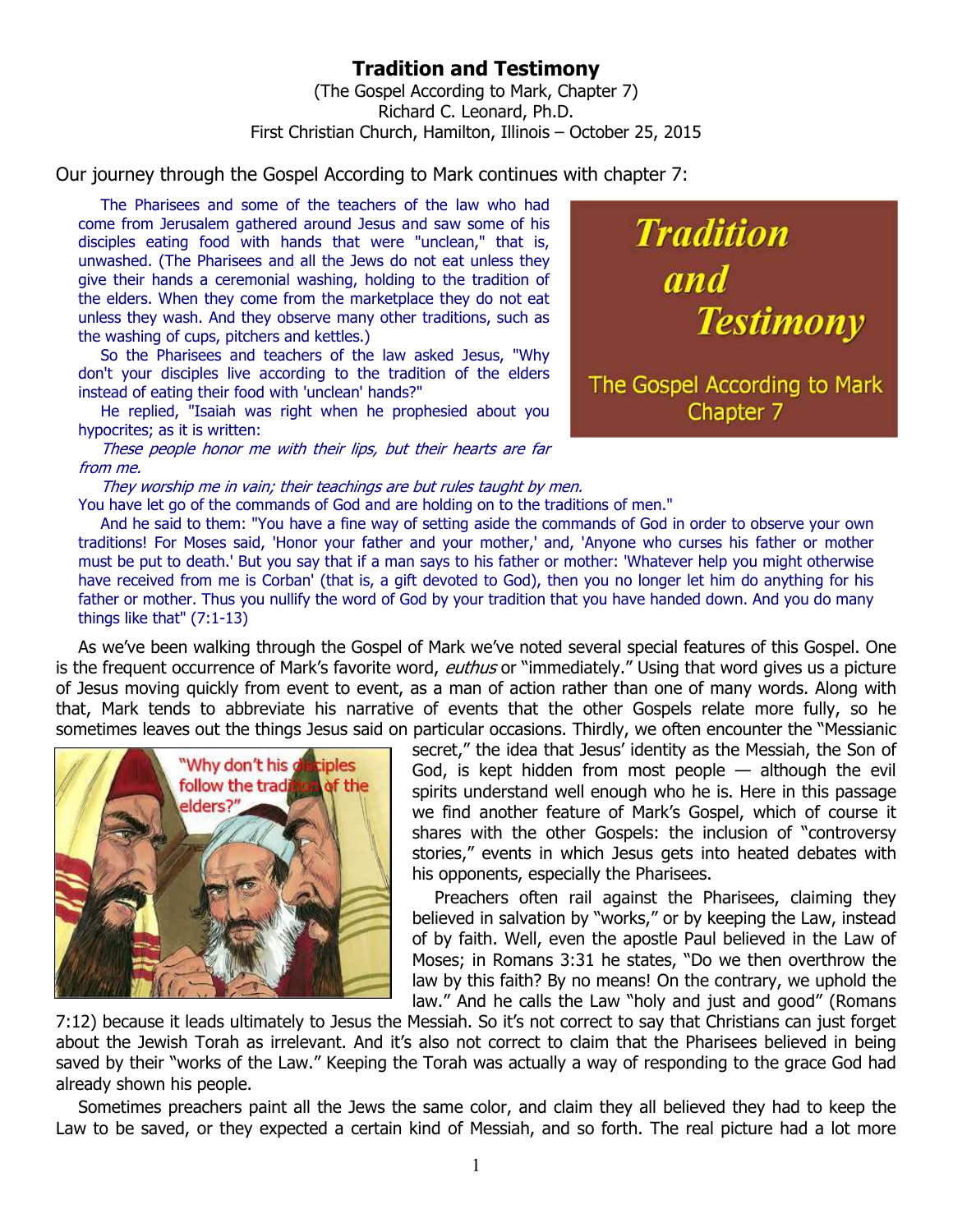color. The Pharisees were only one of several groups within the Judaism of New Testament times. There were the **Sadducees**, the priests who managed the Temple sacrifices and accepted only the Law of Moses, not the Prophets or other writings, so they didn't believe in the resurrection. There were the **Hellenists and Herodians**, who lived a Greek rather than Jewish lifestyle and collaborated with the Roman occupiers who kept them in power. There were the **Zealots**, the revolutionaries who wanted to revolt against Rome. There were the **sectarians**, who saw themselves as the only true Jews and went off to live in separate remote communities; they're the ones who produced the Dead Sea Scrolls. There were **the common people** among whom Jesus walked — just ordinary folks trying to get along under difficult circumstances, and ready to hear what Jesus was doing and saying that was revealing the emerging kingdom of God.

Then, there were the **Pharisees** — a term that has become synonymous with judgmental hypocrites. But we need to understand where they were coming from. For centuries the Jews had been in exile, or under foreign domination even in their homeland. Their hope was that God would at last rescue his people and set them free, perhaps through his Messiah. The Pharisees' approach was to encourage the people's faithfulness to the Law of Moses, so God would recognize them as the chosen ones and vindicate them. To make sure they kept the Law to the letter, they erected what they called "a fence around the Torah," various rules and regulations that went beyond what the Law specifically said. The Pharisees weren't hypocritical because they were insincere; they fully believed in what they were doing, even to the point of being fanatics about it. Their traditions were their *testimony* to the calling the Lord had placed on their people.

So why did Jesus call them hypocrites? Because the traditions they developed, supposedly to protect the Law, had the opposite effect. Instead of helping the Jews realize God's purpose in the heart of the Law, they nullified the Law. The Pharisees forgot that the purpose of the Law wasn't to make the Jews a special, super-righteous people. God's purpose in giving the Law was to prepare and equip his people for the mission he had called them to when he promised Abraham that all nations would be blessed through them  $-$  a mission that came to fulfillment in Jesus. So some of the "fence" the Pharisees built around the Law actually kept the Law from doing what it was supposed to do.



That's what Jesus points out in this debate with the Pharisees. The example he gives has to do with the commandment to honor one's parents. If a Pharisee dedicated his wealth to God — which on the surface sounds like a wonderful thing — then he wasn't obligated to use his resources to help his ageing parents (and remember, this was long before Social Security, Medicare, or retirement plans). So Jesus tells them, "You invalidate God's word through this tradition which you hand on." And he quotes from Isaiah to make the point: You're pretending to honor the Lord, but you're really following rules you've made up yourselves and are imposing them on others.

In evangelical Christian circles "tradition" has a bad name, and that's partly because of this passage from the Gospels in which Jesus scolds the Pharisees for elevating their traditions over the Word of God. I think we all understand that not all traditions are bad; some traditions are important to preserve. For example, when the apostle Paul describes the Lord's Supper in 1 Corinthians 11, he says, "For I received from the Lord what I also delivered to you, that the Lord Jesus on the night when he was betrayed took bread, and when he had given thanks, he broke it, and said, 'This is my body which is for you. Do this in remembrance of me"' (1 Corinthians 11:23-24). The four Gospels hadn't been written when Paul wrote that, so when he says "I received this, and I'm passing it on to you," he's talking about a *tradition* — because that's what a tradition is, something passed on from one era to another. And in the Christian churches we have a *tradition* of observing Communion with each worship service, because that's what we understand took place in the early church. That's a good tradition which, by the way, the Catholic Church, the Eastern Orthodox, and other groups also follow; that tradition is a *testimony* to the authority of Scripture. For various reasons (that might even be good reasons) some churches follow a different tradition such as having Communion the first Sunday of the month.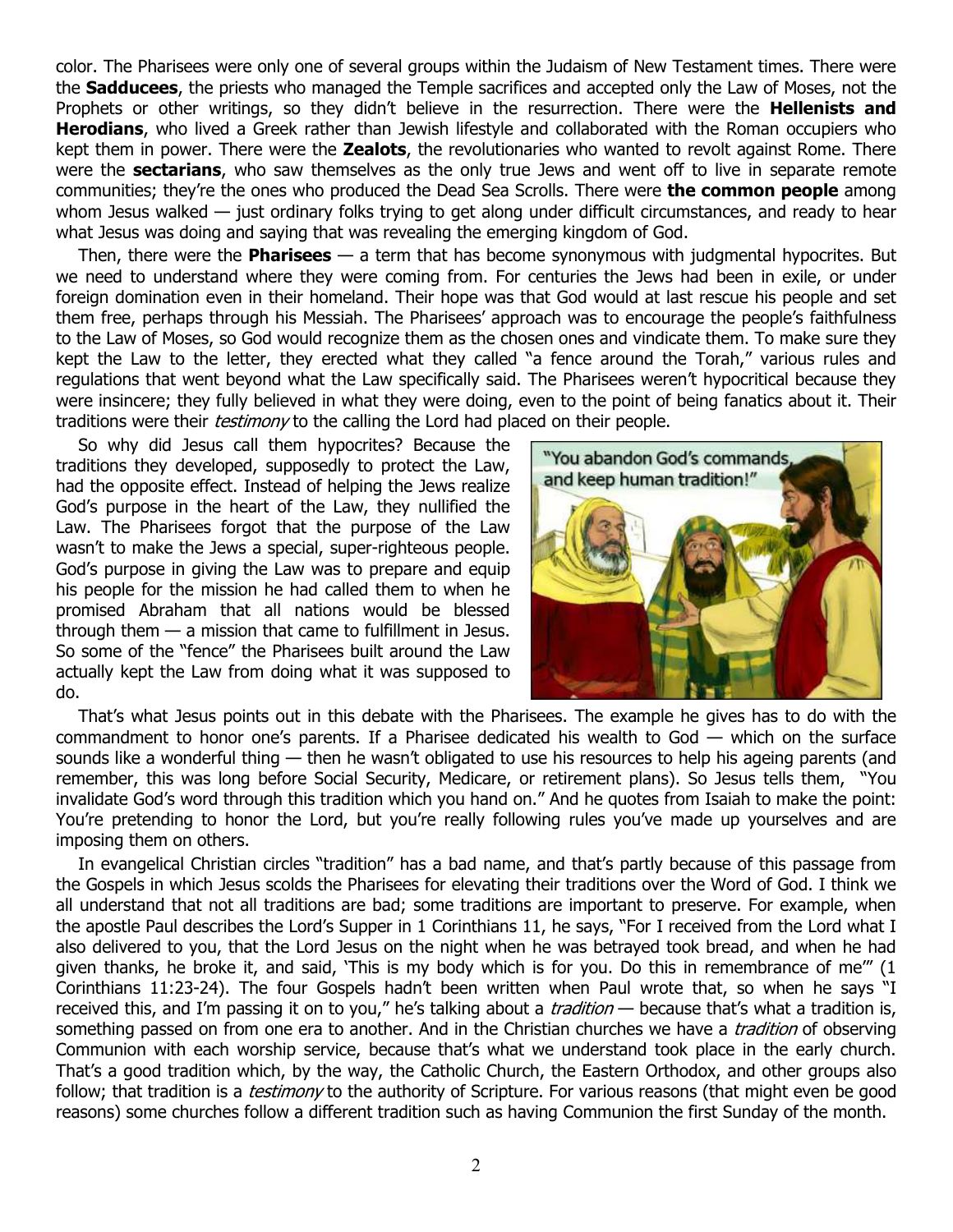

Evangelicals sometimes dismiss tradition as irrelevant and claim not to be following anything but the Word of God. But every Christian group needs to examine itself to see if it's really following some *tradition* that doesn't have a basis in the Word of God, or which is simply repeating the same thing over and over without thinking it through. For example, there are some standard or traditional understandings of the "end times" and the Second Coming of Jesus that get preached over and over, but don't really have a solid basis in Scripture. (I won't go into any details here.) And in some quarters, whenever a person prays during worship they will end with, "Guide and direct us, and we'll be careful to give you the praise"  $-$  which is fine, except it gets repeated over and over as a kind of traditional formula. So let's ask ourselves,

**"Is what we're saying or doing in the church really building up the body of Christ, or extending our faithful obedience to the Word of God — or is this just something we do or say without really thinking about it, because it's a tradition and we're used to doing it that way?"**

Again Jesus called the crowd to him and said, "Listen to me, everyone, and understand this. Nothing outside a man can make him 'unclean' by going into him. Rather, it is what comes out of a man that makes him 'unclean.'" After he had left the crowd and entered the house, his disciples asked him about this parable.

"Are you so dull?" he asked. "Don't you see that nothing that enters a man from the outside can make him 'unclean'? For it doesn't go into his heart but into his stomach, and then out of his body." (In saying this, Jesus declared all foods "clean.")

He went on: "What comes out of a man is what makes him 'unclean.' For from within, out of men's hearts, come evil thoughts, sexual immorality, theft, murder, adultery, greed, malice, deceit, lewdness, envy, slander, arrogance and folly. All these evils come from inside and make a man 'unclean'" (7:14-23).

In the previous passage, we find the Pharisees questioning why Jesus' disciples don't wash their hands before eating, because the Pharisees had all sorts of traditions about washing their hands, and cooking vessels and the like, that were part of their "fence around the Torah." Now, we would go with the Pharisees in this

matter, wouldn't we? It's a good idea to wash your hands before you eat lunch, because modern scientific research has revealed how diseases can be communicated by lack of cleanliness. But let's recall that the Pharisees didn't know about germs, which were discovered by Louis Pasteur in the 1860s. So the Pharisees didn't wash things because of germs; they washed their hands, and other things, especially when returning from a public place like the local market where they might have come into contact with Gentiles.

The scene is Galilee, where Jewish and Gentile communities lived side by side. The whole purpose of the Pharisees' teaching and practice was to strengthen the identification of the Jews as a special people, set apart from these other nations by keeping



the Law. So their washings, even if they did contribute to sanitation, weren't for sanitary purposes. They were what we call "ritual washings," special ceremonies to shake off the contamination of contact with "unclean" people who weren't Jews. But Jesus is calling his people back to their original purpose: to bless other nations by bringing them back to their Creator, and thus renewing the good creation that has been spoiled by humanity's rebellion against God. And to symbolize this reaching out to all people, Jesus and his disciples didn't practice these anti-Gentile ritual washings.

Much the same applies to food. The Law of Moses contains dietary regulations, such as not eating pork or shellfish. I think such rules had two purposes. One was health-related, because under conditions of the ancient world eating bottom-feeders, like clams, or pork that might be infected with parasites, could cause serious illness or death. The Israelites would have known about the danger of eating bottom-feeders from having lived in Egypt, next to the Nile, for several centuries. The other reason was a matter of group identity;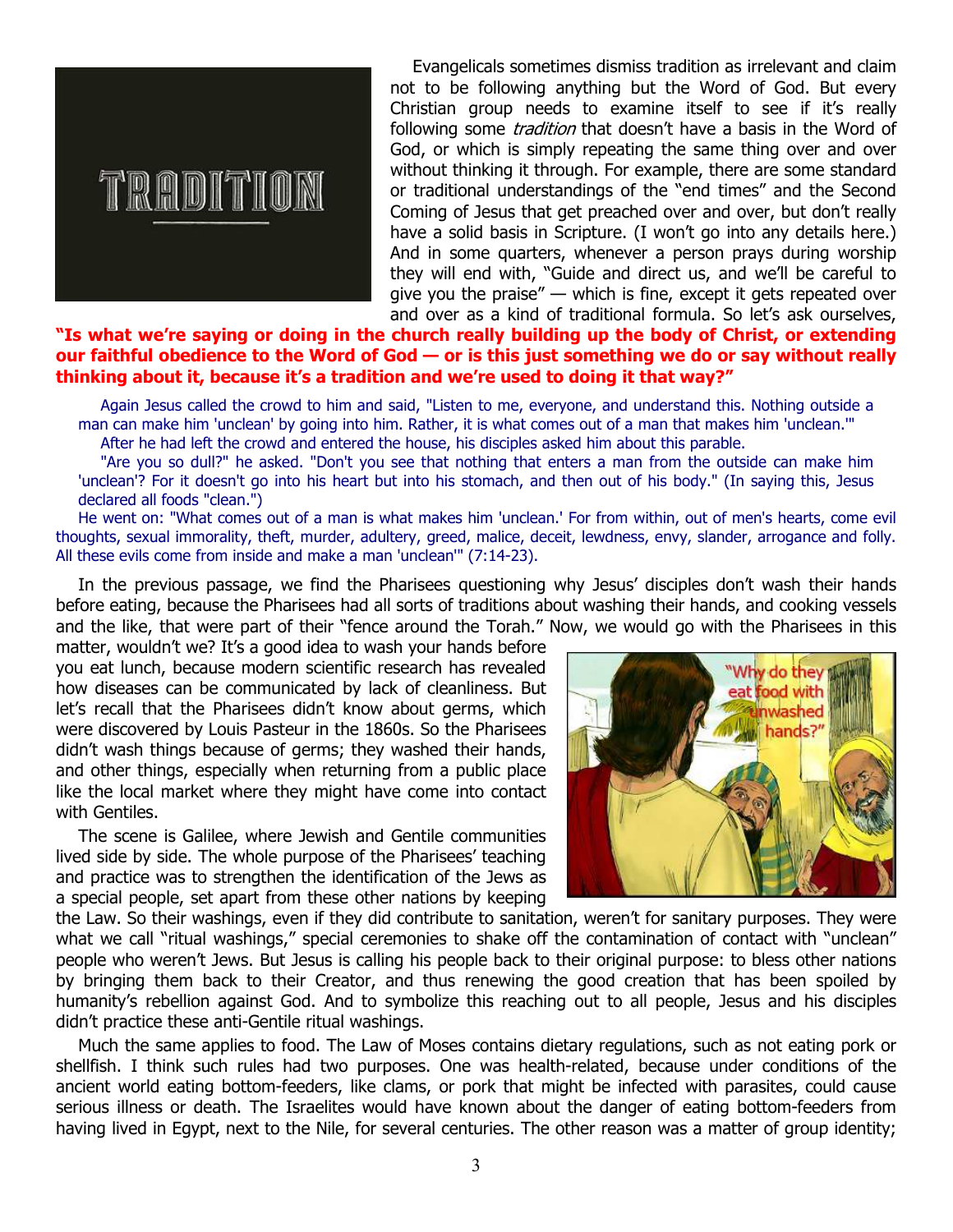avoiding such foods was part of what separated the Israelites from other nations. The first reason might still



be valid today; for many years I avoided eating pork because of things I had read about the unhealthful effects of that kind of meat (although more recently I've relaxed that practice somewhat). But the other reason has to do with feeling special or superior because you don't eat what other people eat, and there's no place for that kind of thinking in a person who wants to reach others with the gospel of the kingdom of God. In that sense, as Mark notes, "all foods are clean," even if they're not really healthy for you.

Jesus uses this example to make a point: it's not what we eat, or don't eat, that reveals whether we're "clean" before the Lord. It's what comes out of our mouth that really shows what's in our hearts. What we  $say$  with our mouths will eventually determine how we act toward other people. By our words and

actions it becomes clear where we really stand with the Lord. Friends, it's so important to guard our words and avoid negative or careless speech, because we will get what we say. If we moan, "I seem to be catching a cold," we may very well get a cold. If we say, "I guess I'm just not good at speaking in public," then we'll be sure to fumble when we have to do that. If we complain, "Nobody treats me right," or "I guess I can't make any friends," then people will just reinforce our own expectations of ourselves. It's what comes out of our mouths — not what goes in — that shapes our success (or lack of success) in being the people God wants us to be. Here's our question: **Can I be more uplifting and positive in my speech, and so reveal the faith in the Lord that's in my heart?** 

Jesus left that place and went to the vicinity of Tyre. He entered a house and did not want anyone to know it; yet he could not keep his presence secret. In fact, as soon as she heard about him, a woman whose little daughter was possessed by an evil spirit came and fell at his feet. The woman was a Greek, born in Syrian Phoenicia. She begged Jesus to drive the demon out of her daughter.

"First let the children eat all they want," he told her, "for it is not right to take the children's bread and toss it to their dogs."

"Yes, Lord," she replied, "but even the dogs under the table eat the children's crumbs."

Then he told her, "For such a reply, you may go; the demon has left your daughter." She went home and found her child lying on the bed, and the demon gone (7:24-30).

 Here Mark has taken his narrative out of Galilee and into Gentile territory, the region of Tyre on the Mediterranean coast in what today is Lebanon. We've seen that Jesus wants his good news of the coming kingdom of God to reach people around the world, not just the Jewish people. Word of his "mighty works and wonders and signs" has spread to this place also, and a woman comes asking him to deliver her daughter from an evil spirit that has attacked her. (True to Mark's habit of keeping things brief, the nature of the attack isn't specified.) The woman is a Syrophoenician, a member of the local Semitic community, but Mark also calls her a "Greek" because that was her language. Notice that Jesus is able to converse with her, so it's likely that he could speak Greek as well as Aramaic and Hebrew, the languages of the Jews.



We might find Jesus' response to the woman's plea for help rather rude and uncaring: "It's not right to take the children's bread and throw it to the dogs." The children, of course, are the Jews, who sometimes referred to the Gentiles as "dogs." Some people, even church leaders, have called Jesus a racist because of this remark; that just shows how little they understand the real thrust of Jesus' message about the kingdom of God. But why such a seemingly cruel and dismissive reply to this woman? Is Jesus testing the woman's faith? That could be, for his reply doesn't stop her. She comes back with: "Well, Master, even the dogs under the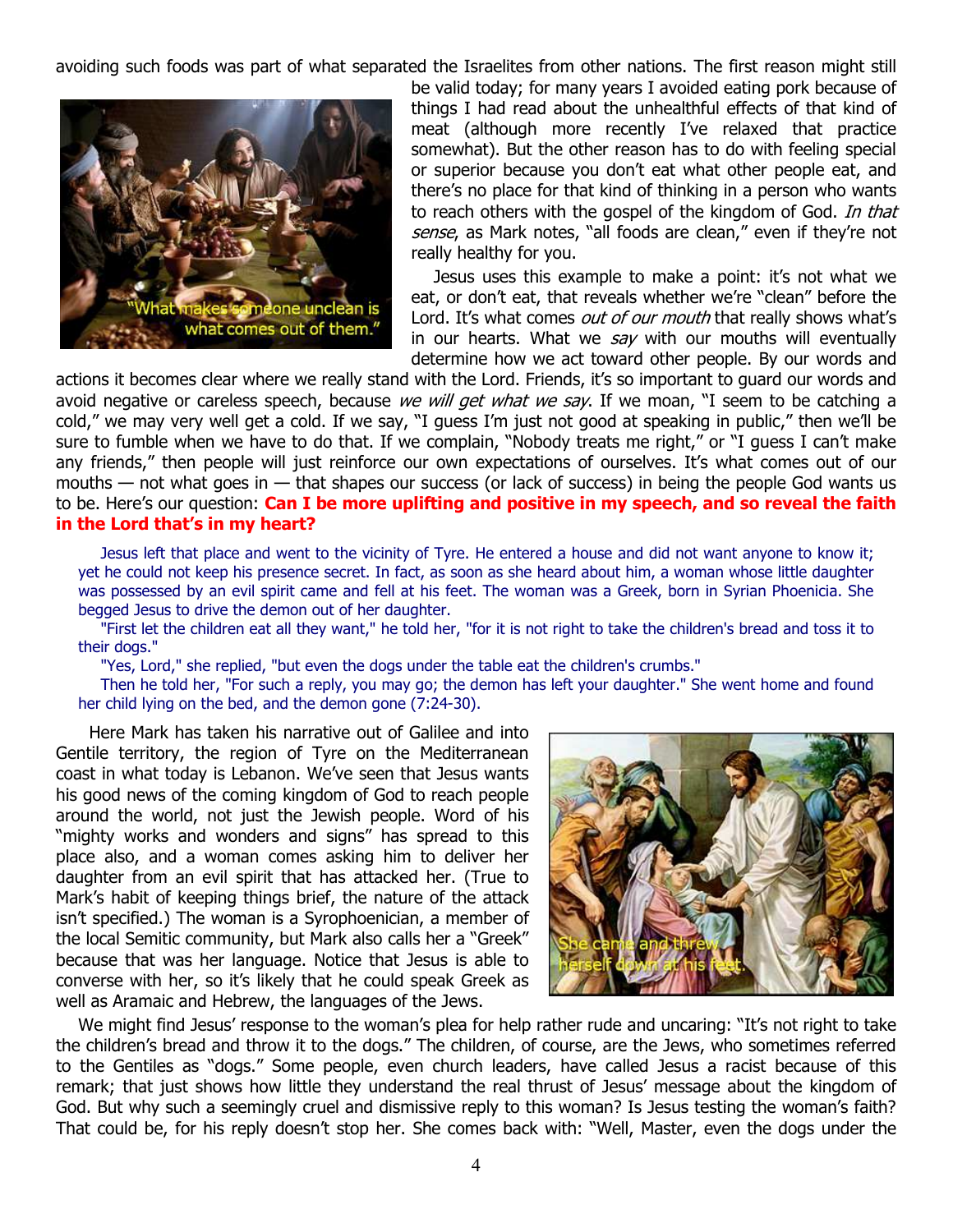table eat the crumbs that the children drop." When Jesus sees that this woman is persistent, and is even willing to be thought of as an inferior "dog" if that will get her daughter delivered, he grants her request and her daughter is set free.

But this incident reveals more than this woman's humble faith, and Jesus' response to that faith. Let's repeat what he says to this Gentile woman: "It's not right to take the children's bread and throw it to the dogs." What's "the children's bread"? This woman's not asking for a food handout; what she receives isn't bread, but her daughter's deliverance. "Bread" in the Bible stands for more than the product of the local bakery; it stands for everything that sustains life. It stands for the Word of God, and it stands for the healing and rescue that are the evidence of the kingdom of God at work. When we pray, "Give us this day our daily



bread," we're not just asking for something to put on the kitchen table; we're asking for all the benefits of knowing Jesus and living in the kingdom of God: the enlightenment of his Word, the healing of our diseases, the transformation of our relationships, the renewal of our outlook on life, and so much more that points toward the life of the resurrection from the dead.

We've seen that the "children" are the Jews, the people of Israel, so why is this "bread' primarily for them and only after that for others? Think of that phrase the apostle Paul uses three times in Romans, especially at the beginning: "For I am not ashamed of the gospel: it is the power of God for salvation to every one who has faith, to the Jew first and also

to the Greek" (Romans 1:16) — like this Syrophoenician woman of Tyre. The good news of God's rule over all things didn't just fall out of the sky as an announcement to humanity in general. No, historically it came to one people through Abraham, whom the Lord called to take his name to the rest of the world.

The gospel of the kingdom isn't some abstract teaching that drops down out of the blue into the twentyfirst century, as though it had never been heard before. *The gospel is a story* with a beginning and a goal, and we're part of the story *between the beginning and the goal*. That story began with the people of Israel, but we've been brought into that story through Messiah Jesus — which is what God intended all along when he called Abraham to serve him. If we don't understand that, we don't have a full understanding of God's purpose. The Pharisees couldn't see that, which is why Jesus was so disgusted with them. But this woman of Tyre is willing to see it, and receives the reward for her faith. Let's ask, then, this question: **Can I see myself as part of the larger story of God's unfolding purpose, so I understand it's not all about me — God's purpose was first made known to people in another time and place?**

Then Jesus left the vicinity of Tyre and went through Sidon, down to the Sea of Galilee and into the region of the Decapolis. There some people brought to him a man who was deaf and could hardly talk, and they begged him to place his hand on the man.

After he took him aside, away from the crowd, Jesus put his fingers into the man's ears. Then he spit and touched the man's tongue. He looked up to heaven and with a deep sigh said to him, ""Ephphatha!"" (which means, "Be opened!").

At this, the man's ears were opened, his tongue was loosened and he began to speak plainly. Jesus commanded them not to tell anyone. But the more he did so, the more they kept talking about it. People were overwhelmed with amazement. "He has done everything well," they said. "He even makes the deaf hear and the mute speak" (7:31-37).

Again, Mark records that familiar refrain: "Jesus gave them orders not to tell anyone. But the more he ordered them, the more they spread the news." The "mighty works" of Jesus are signs that the kingdom of God is present, and they reveal Jesus as the bringer of the kingdom, the Messiah of Israel. It's still too soon to bring that testimony out into the open. Jesus must continue to preach, and heal, and deliver people while there's still time. Pressure is building from his enemies — those who are threatened by the Lord's return to his people.